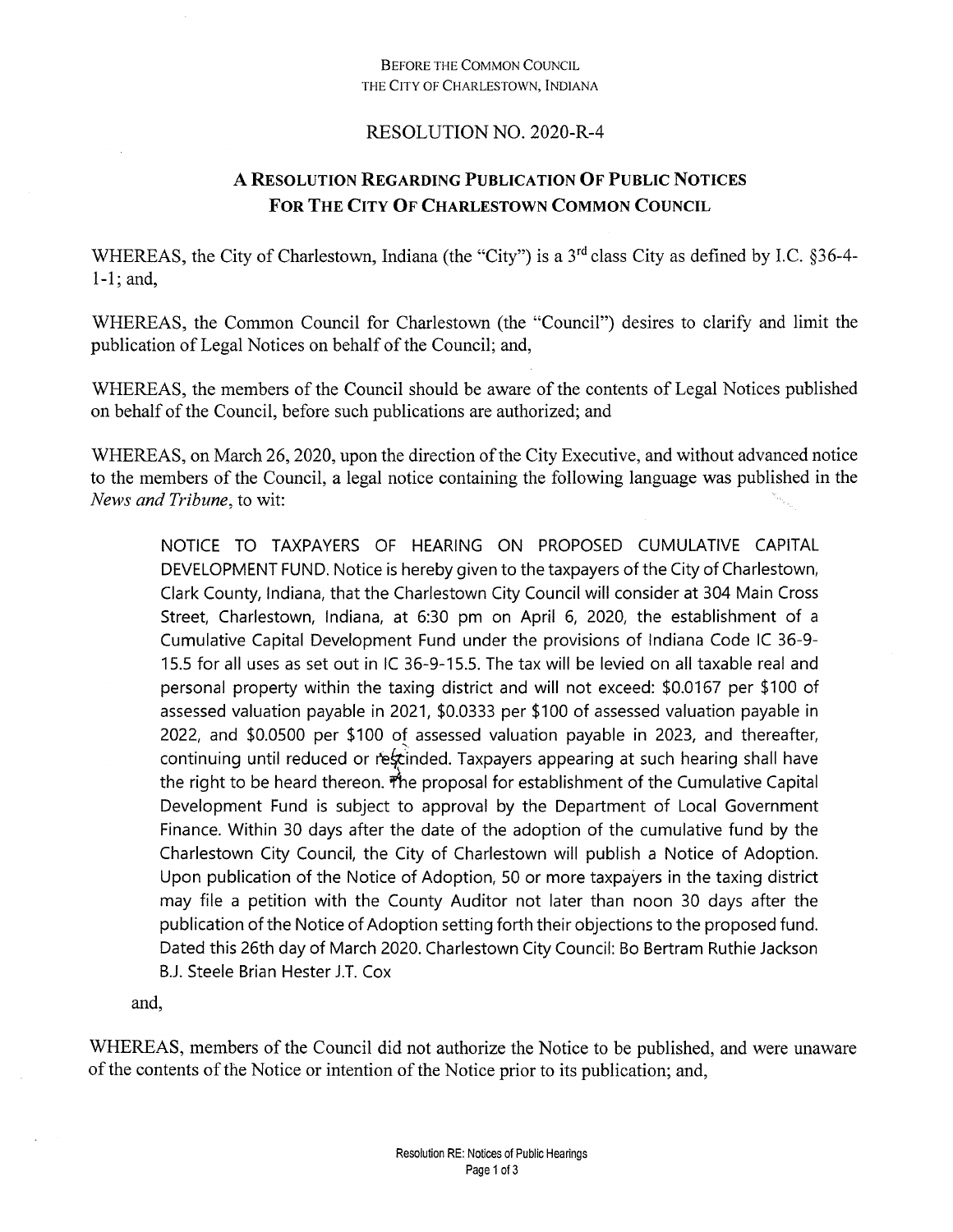WHEREAS, the Council is acutely aware that many families and businesses in the City have been financially impacted in a negative way because of Executive Orders issued by the governor of the State of Indiana in the Governor's effort to address concerns over the spread of the COVID-19 virus, some ofwhich require businesses to close and individuals to lose pay; and,

WHEREAS, the Council does not wish to consider or discuss imposing additional taxes on residents or businesses within the City during this time of economic hardship; and,

WHEREAS, the Council wants to clarify the City's Executive Branch's latitude to speak on the Council's behalf, without first consulting the members of the Council.

**THEREFORE, BE IT HEREBY RESOLVED** by the Council of the City of Charlestown, Indiana that no action be taken at this time to establish a Cumulative Capital Development Fund for the City.

**IT IS FURTHER RESOLVED,** that the City Executive shall not direct the publication of Legal Notices on behalf of the City Council without a vote of a majority of the City Council, or the written consent of the President Pro Tempore of the City Council, which written consent may be delivered by email or in written form.

ALL OF WHICH IS RESOLVED BY THE COMMON COUNCIL OF THE CITY OF CHARLESTOWN ON THIS BAY OF APRIL 2020.

**Voted inJFavor Voted Against**

**Bo Bertram** Jáckson

B.J. Steele

J.F.Cox

Brian Hester

Bo Bertram

Ruthie Jackson

B.J. Steele

J.T. Cox

**Seen and Approved:**

Treva E. 1 Loolges

Resolution RE: Notices of Public Hearings Page 2 of 3